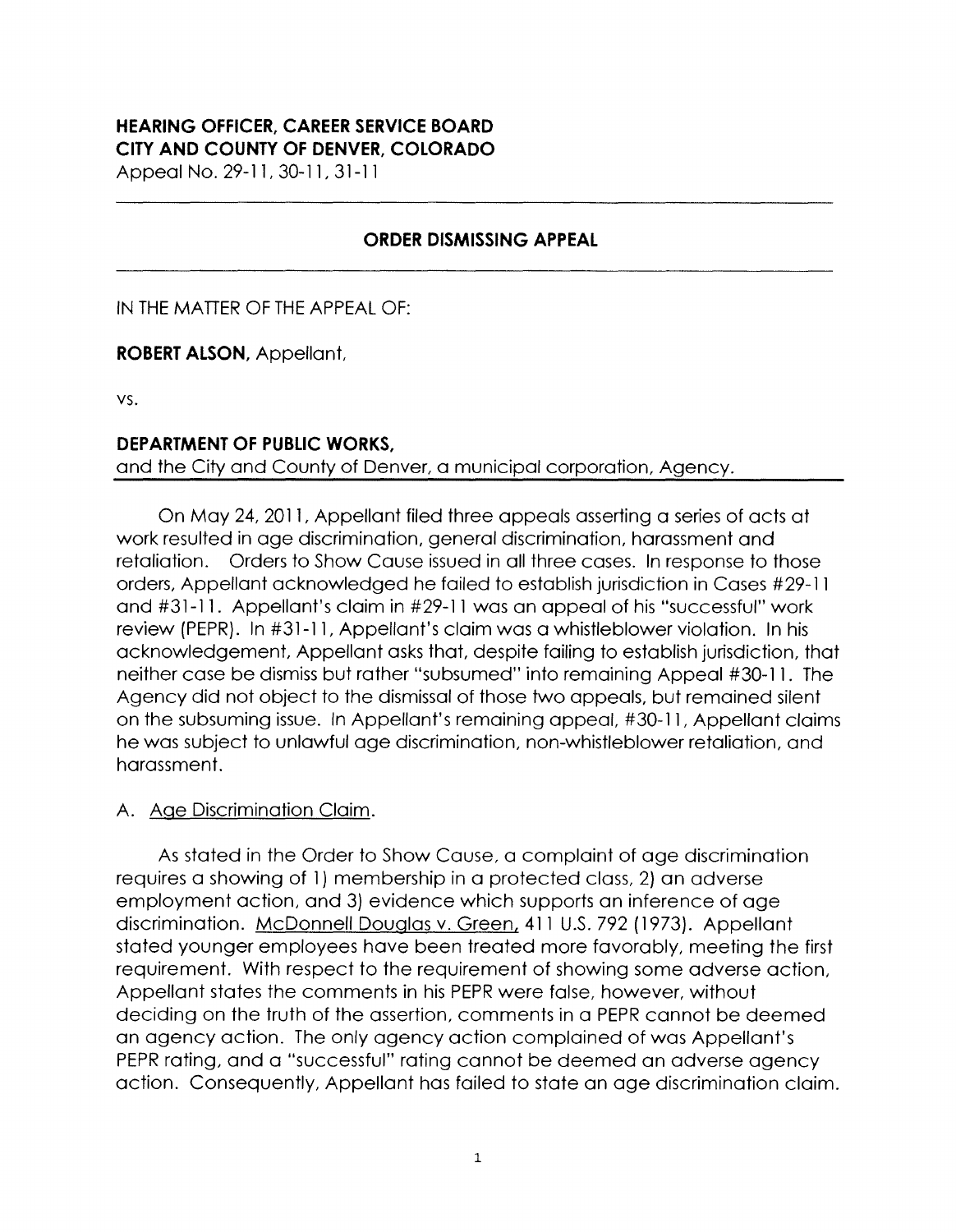## 8. Non-Whistleblowing Retaliation Claim.

In order for his retaliation claim to survive, Alson must show a reasonable employee would have found the challenged agency action or actions materially adverse, meaning it or they would have dissuaded the theoretical reasonable employee from making or supporting a protected activity. See Burlington N. & Santa Fe Ry. Co. v. White, 126 S.Ct. 2405, 165 L. Ed. 2d 345 (2006); (applied in the 10th circuit in Reese v. City of Yukon, 2006 U.S. Dist. LEXIS 61455 (D. Okla. 2006).

Alson responded the adverse (challenged) agency actions were the assessment of verbal and written reprimands. Alson stated the activity from which a reasonable employee would be dissuaded was "working through normal channels of the Agency and drawing officials attention to what was actually occurring within." [Response to Order to Show Cause]. Appellant referred, vaguely, to paragraphs "l,2,3,4,5,6 and 9." Appellant's verbal reprimand four months later, and his written reprimand five months later, were too remote to dissuade a reasonable employee from making or supporting a protected activity. Anderson v. Coors Brewing Company, 181 F.3d 1171 (10th Cir. 1999) (a period of six weeks gives rise to a rebuttable inference of a causal connection, but a period of three months does not). Finally, Alson describes his protected activity as "asserting his rights and calling official's attention to the true situation." [Response to Order to Show Cause). These claims are too vague to establish a protected activity. Consequently, Alson failed to establish a retaliation claim.

# C. Harassment Claim.

A harassment claim, known as a hostile work environment claim, requires a showing that, under the totality of the circumstances"( 1) the harassment was pervasive and severe enough to alter the terms, conditions or privileges of employment, and (2) the harassment was based on some protected status. General harassment, if not based on a protected status, is not actionable. The issue here was whether Appellant's statements, if true, would establish an environment of pervasive harassment.

In his response, Appellant cites the following circumstantial evidence: unwarranted and unreasonable criticism of his work; failure to allow an open door meeting for no reason; written reprimand; menacing and angry behavior directed at him by his supervisor; an angry outburst by his supervisor; accusations made against Alson's wife; and an email accusing him of acting inappropriately. Alson did not relate any of these incidents to age, stating only that younger employees are treated more favorably.